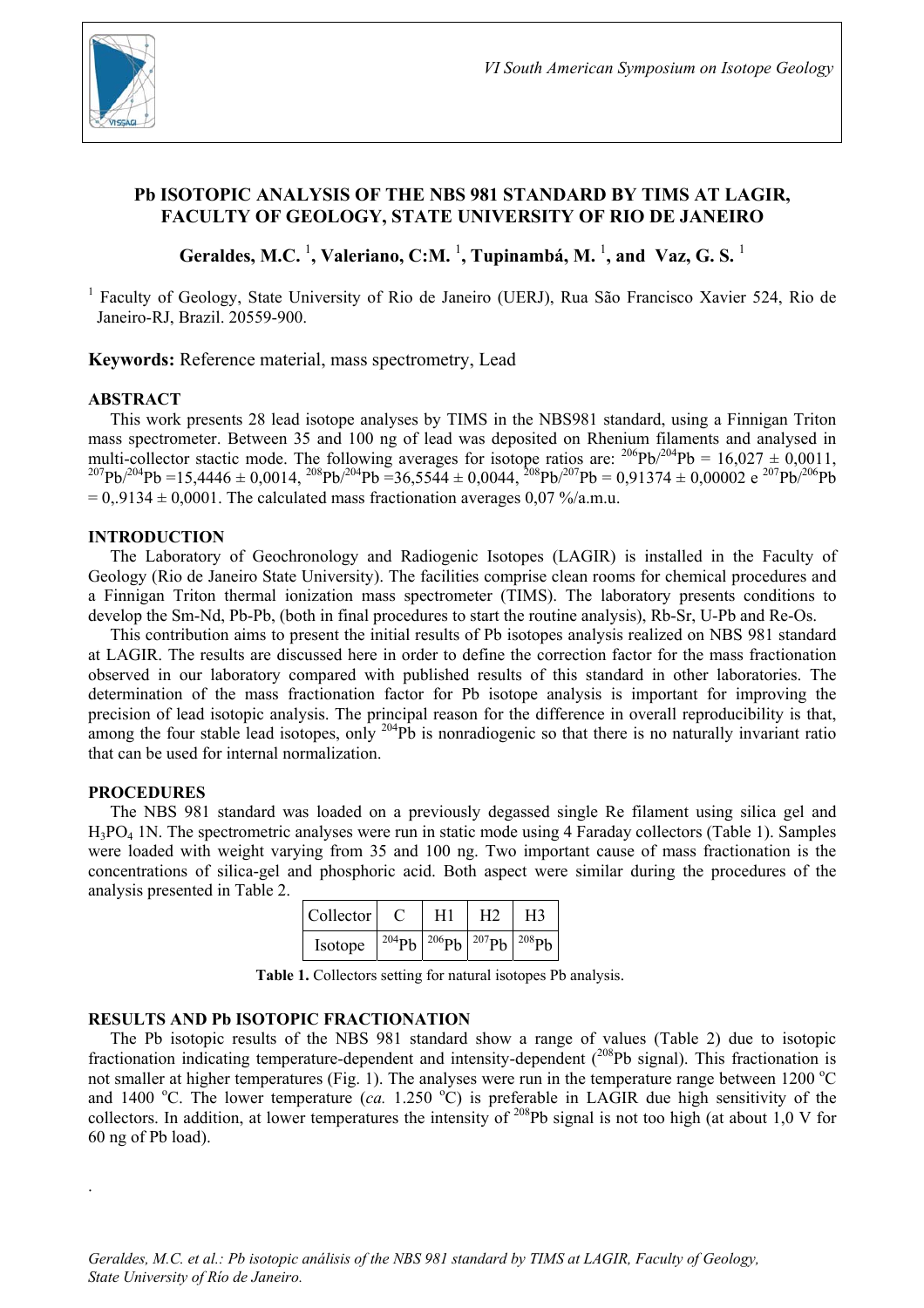

| Temp                    | Pb     | 208Pb  | 206Pb/              | $(1\sigma)$<br>Std | 207Pb/  | $(1\sigma)$<br>Std | 208Pb/  | $(1\sigma)$<br>Std | $^{207}Pb/$         | $(1\sigma)$<br>Std       | $^{208}\mathrm{Pb}$ | $(1\sigma)$<br>Std | 208Pb/ | $(1\sigma)$<br>Std       |
|-------------------------|--------|--------|---------------------|--------------------|---------|--------------------|---------|--------------------|---------------------|--------------------------|---------------------|--------------------|--------|--------------------------|
| $^{\circ}C$             | ng     | V      | $^{204}\mathrm{Pb}$ | error              | 204Pb   | error              | 204Pb   | error              | $^{206}\mathrm{Pb}$ | error                    | $^{206}\mathrm{Pb}$ | error              | 207Pb  | error                    |
| 1258                    | 35     | 2.754  | 16.8934             | $\overline{7}$     | 15.4323 | 6                  | 36.5137 | 153                | 0.9135              | $\mathbf{1}$             | 2.1614              | $\mathbf{1}$       | 2.3661 | $\mathbf{1}$             |
| 1251                    | 35     | 0.805  | 16.9045             | 59                 | 15.4447 | 56                 | 36.5472 | 131                | 0.9136              | $\mathbf{1}$             | 2.1620              | 4                  | 2.3664 | 6                        |
| 1329                    | 70     | 0.629  | 16.9015             | 54                 | 15.4434 | 47                 | 36.5531 | 111                | 0.9137              | 4                        | 2.1627              | 10                 | 2.3669 | 7                        |
| 1253                    | 35     | 0.931  | 16.9042             | 30                 | 15.4455 | 29                 | 36.5524 | 70                 | 0.9137              | $\mathbf{1}$             | 2.1623              | 4                  | 2.3665 | 3                        |
| 1309                    | 70     | 1.028  | 16.9057             | 27                 | 15.4487 | 18                 | 36.5678 | 77                 | 0.9138              | $\overline{4}$           | 2.1629              | 15                 | 2.3669 | 10                       |
| 1280                    | 35     | 1.496  | 16.8978             | 18                 | 15.4382 | 9                  | 36.5316 | 24                 | 0.9136              | 3                        | 2.1619              | 4                  | 2.3663 | 5                        |
| 1314                    | 35     | 1.385  | 16.9145             | 23                 | 15.4596 | 23                 | 36.6043 | 58                 | 0.9140              | $\overline{4}$           | 2.1641              | 7                  | 2.3678 | 8                        |
| 1351                    | 35     | 2.690  | 16.8993             | 48                 | 15.4401 | 43                 | 36.5443 | 102                | 0.9137              | 2                        | 2.1625              | 3                  | 2.3668 | $\overline{4}$           |
| 1315                    | 50     | 2.825  | 16.8953             | 35                 | 15.4344 | 33                 | 36.5201 | 93                 | 0.9135              | $\mathbf{1}$             | 2.1615              | 12                 | 2.3662 | 10                       |
| 1374                    | 35     | 2.339  | 16.9114             | 9                  | 15.4540 | 7                  | 36.5872 | 17                 | 0.9138              | $\mathbf{1}$             | 2.1635              | $\overline{c}$     | 2.3675 | $\overline{2}$           |
| 1217                    | 35     | 0.618  | 16.8989             | 39                 | 15.4412 | 38                 | 36.5422 | 69                 | 0.9137              | $\overline{\mathcal{L}}$ | 2.1626              | 10                 | 2.3668 | $\overline{\mathcal{L}}$ |
| 1381                    | 35     | 1.138  | 16.9005             | 14                 | 15.4412 | 12                 | 36.5465 | 20                 | 0.9137              | $\overline{c}$           | 2.1624              | 6                  | 2.3667 | 6                        |
| 1389                    | 35     | 2.406  | 16.9079             | 8                  | 15.4503 | 13                 | 36.5768 | 16                 | 0.9138              | $\mathbf{1}$             | 2.1633              | 3                  | 2.3673 | $\overline{c}$           |
| 1313                    | 35     | 0.561  | 16.9082             | 59                 | 15.4492 | 55                 | 36.5649 | 13                 | 0.9137              | $\mathbf{1}$             | 2.1625              | 6                  | 2.3668 | $\tau$                   |
| 1242                    | 70     | 3.173  | 16.8991             | 11                 | 15.4410 | 10                 | 36.5400 | 24                 | 0.9137              | 2                        | 2.1622              | 4                  | 2.3664 | $\mathbf{2}$             |
| 1276                    | 35     | 2.102  | 16.9036             | 15                 | 15.4464 | 24                 | 36.5588 | 58                 | 0.9138              | $\overline{c}$           | 2.1628              | 13                 | 2.3670 | 7                        |
| 1269                    | 35     | 3.063  | 16.8956             | 6                  | 15.4352 | 5                  | 36.5225 | 10                 | 0.9136              | 1                        | 2.1616              | $\overline{c}$     | 2.3661 | $\mathbf{1}$             |
| 1334                    | 35     | 1.313  | 16.9067             | 16                 | 15.4491 | 17                 | 36.5710 | 46                 | 0.9138              | $\overline{4}$           | 2.1631              | 12                 | 2.3672 | 5                        |
| 1331                    | 35     | 4.187  | 16.8979             | 5                  | 15.4389 | 3                  | 36.5355 | 12                 | 0.9137              | 1                        | 2.1621              | $\overline{c}$     | 2.3665 | $\overline{4}$           |
| 1259                    | 35     | 2.825  | 16.8993             | 12                 | 15.4405 | 10                 | 36.5380 | 25                 | 0.9137              | 1                        | 2.1621              | $\mathbf{1}$       | 2.3664 | 3                        |
| 1259                    | 100    | 4.145  | 16.8967             | 16                 | 15.4377 | 15                 | 36.5306 | 36                 | 0.9136              | 2                        | 2.1620              | 5                  | 2.3663 | $\mathbf{1}$             |
| 1309                    | $70\,$ | 1.585  | 16.9110             | 33                 | 15.4563 | 33                 | 36.5923 | 70                 | 0.9140              | $\mathbf{1}$             | 2.1638              | 9                  | 2.3675 | 6                        |
| 1259                    | 70     | 1.817  | 16.9143             | 27                 | 15.4597 | 24                 | 36.5974 | 58                 | 0.9140              | $\overline{c}$           | 2.1637              | 8                  | 2.3673 | $\mathbf{1}$             |
| 1298                    | 35     | 0.901  | 16.9037             | 50                 | 15.4443 | 49                 | 36.5523 | 132                | 0.9137              | $\overline{\mathbf{4}}$  | 2.1625              | 18                 | 2.3669 | 10                       |
| 1362                    | 64     | 0.5372 | 16.8939             | 53                 | 15.4386 | 50                 | 36.5561 | 116                | 0.9139              | $\overline{4}$           | 2.1641              | $\mathbf{1}$       | 2.3678 | 10                       |
| 1417                    | 32     | 0.1975 | 16.9093             | 75                 | 15.4533 | 63                 | 36.5845 | 148                | 0.9139              | $\overline{4}$           | 2.1639              | $\mathbf{1}$       | 2.3678 | 10                       |
| 1365                    | 32     | 3.3487 | 16.9014             | 9                  | 15.4425 | 8                  | 36.5477 | 19                 | 0.9137              | $\mathbf{1}$             | 2.1624              | $\boldsymbol{0}$   | 2.3667 | $\mathbf{1}$             |
| 1304                    | 90     | 2.3583 | 16.9010             | 11                 | 15.4421 | 10                 | 36.5442 | 24                 | 0.9137              | $\mathbf{1}$             | 2.1623              | $\boldsymbol{0}$   | 2.3666 | $\mathbf{1}$             |
| average                 |        |        | 16.9027             |                    | 15.4446 |                    | 36.5544 |                    | 0.91374             |                          | 2.1627              |                    | 2.3668 |                          |
| $1\sigma$ Std Err (abs) |        |        | 0.0011              |                    | 0.0014  |                    | 0.0044  |                    | 0.00002             |                          | 0.0001              |                    | 0.0001 |                          |

**Table 2.** Pb isotopic NBS 981 standard results obtained at LAGIR.

The procedure to correct this mass fractionation is obtained applying the corrector factor. The calculation of this factor depends of the NBS 981 values published obtained in several isotope laboratories around the world. The NBS 981<sup>207</sup>Pb/<sup>206</sup>Pb value used for calibration is 0,914573 as published by Todd *et al.* (1995), similar to the value reported by Volker *et al*. (1993) of 0,.914684. These reported values are compared with the data obtained in LAGIR and the results indicated the following fractionation factor (Table 3):

| Isotopic ratio                                                            | $^{208}Ph/$ | $^{207}Pb/$ | 206Pb/     | $^{207}Pb/$ | $^{208}Pb/$ | $^{208}Pb/$ |
|---------------------------------------------------------------------------|-------------|-------------|------------|-------------|-------------|-------------|
|                                                                           | $^{204}Pb$  | $^{204}Pb$  | $^{204}Pb$ | $206$ Ph    | $^{206}Pb$  | $^{207}Pb$  |
| Fractionation   0.00065   0.00067   0.00061   0.00069   0.00070   0.00070 |             |             |            |             |             |             |

**Table 3**. Calculated fractionation factor for Pb isotopic ratios

## **CONCLUSIONS**

The results are statically accurate using the multicollectors with rapid time of data integration. The Pb isotope values obtained at LAGIR are coherent with the results reported in the literature and define a